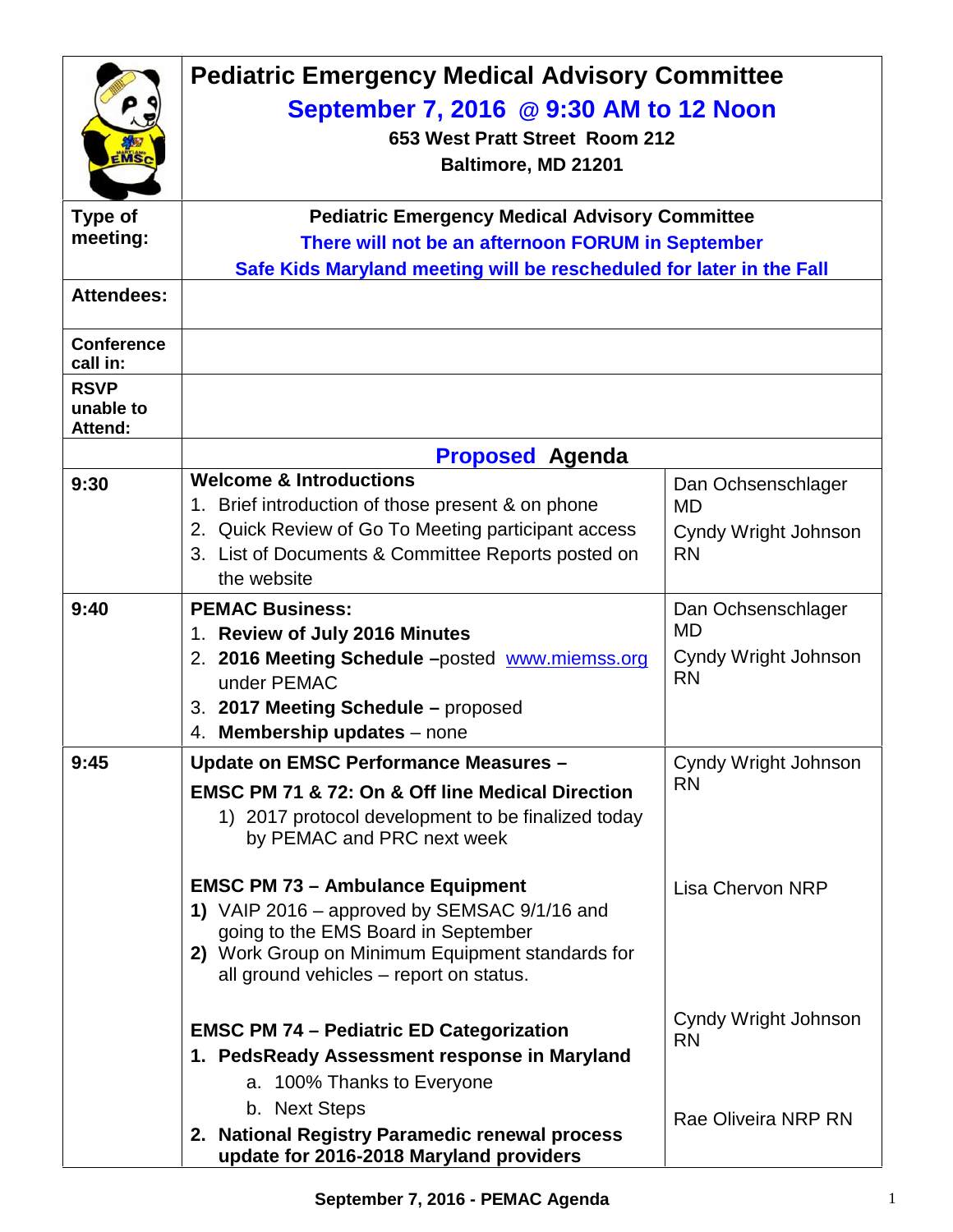|         | 3. Pediatric Education for hospitals:<br>a. APLS Hybrid Course 2016 - 2017: see new flyer<br>b. ENPC Course - www.ena.org<br>c. CPEN Review course proposed in EMSC grant<br>carryover request<br>d. FEMA Pediatric Disaster MGT 439 course -<br>hosted by DC EMSC on 11/15 & 16, 2016                                        | Danielle Joy NRP RN                                                          |
|---------|-------------------------------------------------------------------------------------------------------------------------------------------------------------------------------------------------------------------------------------------------------------------------------------------------------------------------------|------------------------------------------------------------------------------|
|         | <b>EMSC PM 76 &amp; 77:</b><br>1. Pediatric Base Station Courses: 2016<br>$\triangleright$ September 8, 2016 – Howard County (Thursday AM)<br>$\geq$ 2017 Course will be in April and September                                                                                                                               | Cyndy Wright Johnson<br><b>RN</b>                                            |
|         | <b>EMSC PM 78 - EMS Education</b><br>1. Children with Special Health Care Needs course-<br>summer focus is skills sheets for company level<br>drills. Dates for workshops pending locations.<br>2. 2017 Conference Schedule dates are set - topic<br>under development (See Conference List)                                  | Danielle Joy RN NRP                                                          |
|         | 3. PEPP 3rd Edition:<br>a. October 28, 2016 (Friday) at MIEMSS<br>b. November 10, 2016 (Thur) - Washington<br><b>County EMS</b><br>c. February 18, 2017 (Saturday) Southern<br>Maryland - to be confirmed<br>d. Instructor pool                                                                                               |                                                                              |
|         | 4. Instructor Corner (MIEMSS) – discussion of use<br>5. BLS Committee<br>6. ALS Committee                                                                                                                                                                                                                                     | Paul Massarelli NRP<br><b>Richard High EMT</b><br><b>Judy Micheliche NRP</b> |
| 10:00AM | <b>Research and EVBG update</b><br>1. Ongoing Pediatric QIC & DART projects<br>a. Trauma "Category C" patient review<br>b. 2015 Airway Review of Pediatric ETT - completed<br>c. Pain Protocol revisit analysis (K. Brown)<br>d. Evaluation of protocols<br>$\checkmark$ 2016 Sepsis<br>$\checkmark$ Region 3 Seizure project | Jen Anders MD                                                                |
|         | 2. WB-CARN EMS partner in Prince George's<br>County                                                                                                                                                                                                                                                                           | Kathy Brown MD                                                               |
|         | 3. EMSC TI Grant updates<br>a. PDTree: An EMS Triage Tool for Pediatric<br><b>Destination Decision Making (J Anders MD)</b>                                                                                                                                                                                                   | Jen Anders MD                                                                |
|         | 4. Other projects                                                                                                                                                                                                                                                                                                             | Committee                                                                    |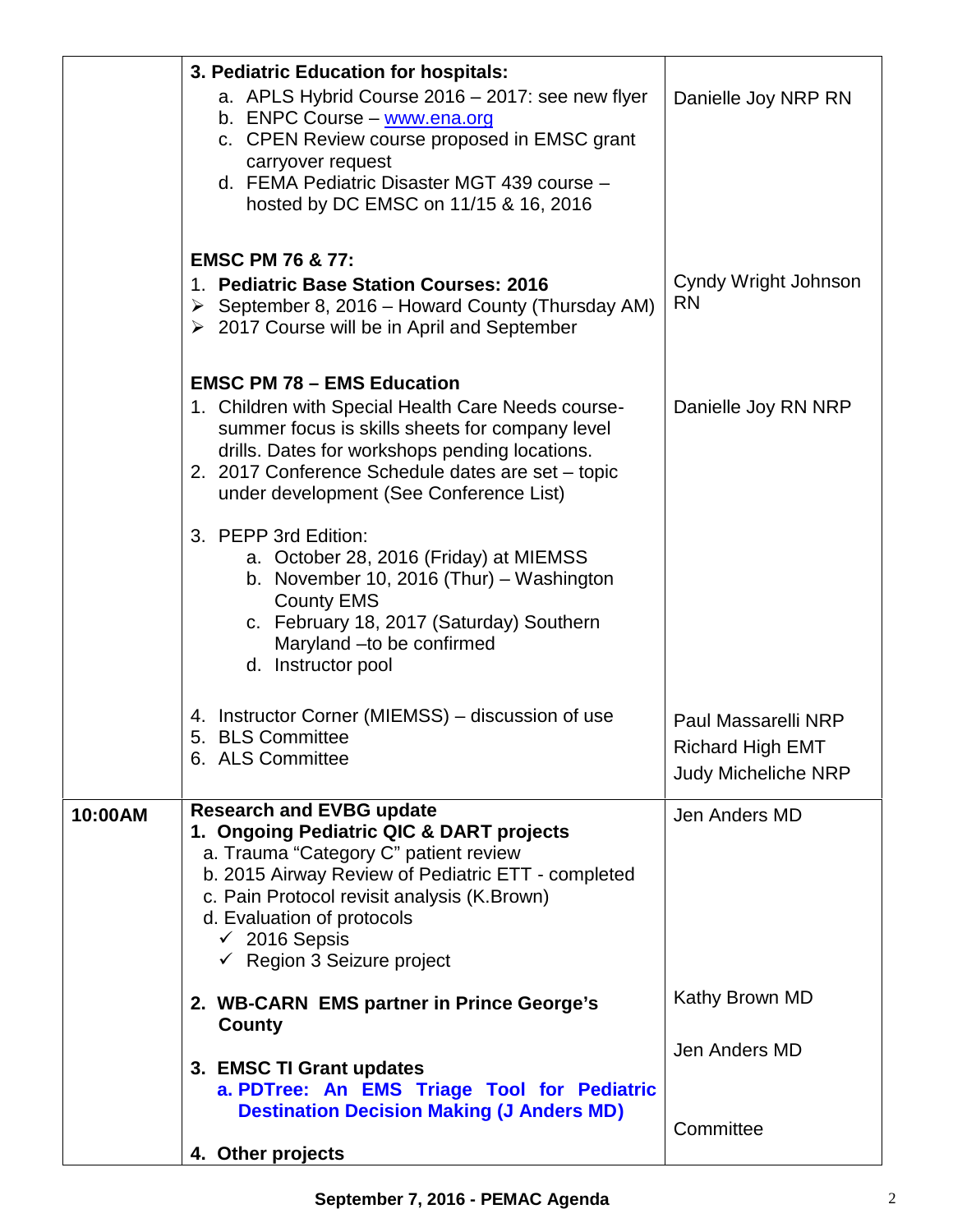|       | <b>PEMAC Protocol Work for 2016:</b>                                                                                                                                                                                                                                                                                                                                                                                                                                                                                                                                       |                                    |
|-------|----------------------------------------------------------------------------------------------------------------------------------------------------------------------------------------------------------------------------------------------------------------------------------------------------------------------------------------------------------------------------------------------------------------------------------------------------------------------------------------------------------------------------------------------------------------------------|------------------------------------|
| 10:15 | 1. Protocol Review Committee - July Meeting update<br>a. Cardioversion – ordering of the medical<br>consult for pediatric (procedure and<br>medication) - ACTION needed by PEMAC<br>b. Mobile Integrated Healthcare – discussion<br>only<br>c. AED procedure $-$ correct wording to be<br>consistent with Newly Born Protocol changes<br>7/1/2016. PRC Approved 7/16                                                                                                                                                                                                       | Allen Walker MD &<br>Jen Anders MD |
|       | d. Remove the Fibrinolytic Therapy Checklist in<br>the Stroke Protocol at the request of the<br>Stroke QIC & Centers- PRC Approved 7/16<br>e. Oxygen Pharmacy pages (BLS & ALS) will<br>mirror the language on page 29 of the GPC                                                                                                                                                                                                                                                                                                                                          |                                    |
|       | PRC Approved 7/16<br>f. GPC will have additional wording for travel<br>history and abuse reporting<br>PRC Approved 7/16<br>Revisions for the Trauma Protocol to include<br>g.<br>sexual assault forensic exam consideration -<br>discussion only, revisit in September<br>h. Syncope protocol introduced and discussed.<br><b>Revisit at September meeting - ACTION</b><br>needed by PEMAC see handout<br>Airway Subcommittee will be looking to<br>ı.<br>develop three new resources (pending)<br>i. BLS Checklist<br>ii. ALS Checklist<br>iii. Difficult Airway protocol |                                    |
|       | 2. PEMAC Protocol Work from July & August<br><b>PEMAC discussions:</b><br>a. Cardioversion: Reaffirm PEMAC desire for<br>Medical Consultation for both procedure and<br>medication – Need to move the MC Symbol<br>b. Recommendation on Pelvic Binder use in children<br>based upon consultation with Trauma Centers -<br><b>ACTION needed by PEMAC - language for</b><br>pediatric application in handout                                                                                                                                                                 |                                    |
|       | c. Pain Medication Protocol – Recommendation is<br>to reverse the order of the medication options<br>listing Fentanyl first with the long term goal of<br>moving all jurisdictions to having Fentanyl<br>available. (MM.3.e.3 reverse (a) and (b); also<br>reverse (c) and (d) on page 132 for ALS providers.<br><b>ACTION needed by PEMAC - see handout</b><br>d. Syncope $-$ NEW protocol $-$ pediatric section<br>revised – ACTION needed by PEMAC review of                                                                                                            |                                    |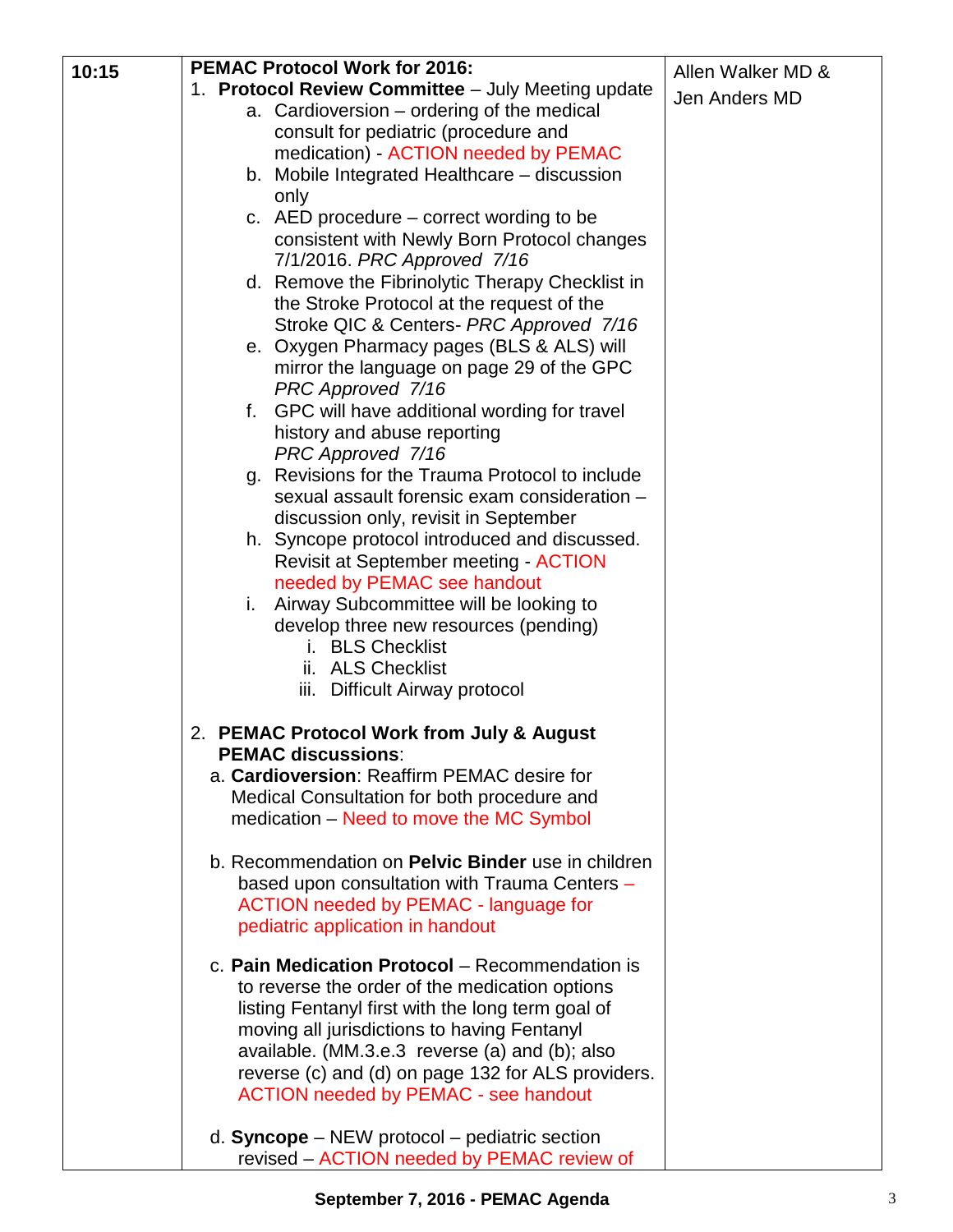| new language in handout                                                                                                                                                                                                                                                                                                                                                                                                                                                         |  |
|---------------------------------------------------------------------------------------------------------------------------------------------------------------------------------------------------------------------------------------------------------------------------------------------------------------------------------------------------------------------------------------------------------------------------------------------------------------------------------|--|
| e. Termination of Resuscitation - proposed<br>language for Page 70 presented 8/16 and voted<br>on 9/7/16 - ACTION needed by PEMAC review of<br>new language in handout                                                                                                                                                                                                                                                                                                          |  |
| f. Revisions for BiPAP ACTION needed by PEMAC<br>i. Change indications to "patients who are 13 years of<br>age or older"<br>ii. Add wording for exception from page 415:<br>Exception: A CRT-I or EMT may transport a<br>patient that is chronically on BIPAP who is going<br>for routine medical care and has in attendance<br>a patient provided attendant who can manage<br>the patient's own BiPAP.                                                                         |  |
| g., Revisions for CPAP ACTION needed by PEMAC<br>i. Change indications to "patients who are 13 years<br>of age or older"<br>ii. Add wording for exception from page 415 -<br>Exception: ACRT-I or EMT may transport a<br>patient that is chronically on CPAP who is going<br>for routine medical care and has in attendance<br>a patient provided attendant who can manage<br>the patient's own CPAP.<br>iii. Add ALERT that CPAP mask must be fit the<br>patient appropriately |  |
| h. No change to the Ventilator Protocol for acute<br>interfacility protocol                                                                                                                                                                                                                                                                                                                                                                                                     |  |
| i. Optional Protocol for Chronic & Scene<br><b>Ventilated patients ACTION needed by PEMAC</b><br>i. Change "Contraindicated in children under 4<br>years of age or less                                                                                                                                                                                                                                                                                                         |  |
| j. High Performance CPR: ACTION needed by<br><b>PEMAC</b><br>i. Recommendation to include children in the<br>protocol and to add clarifying language to most<br>of the BLS and ALS algorithms.<br>ii. Addition of a simple chart that focuses on rate and<br>depth of compression in either the GPC or in<br><b>Cardiac Arrest Protocol</b>                                                                                                                                     |  |
| 3. PEMAC protocol work pending:<br>a. Alternative Airway devices subcommittee $-$ to<br>meet and develop three resources.<br>Subcommittee has not met yet.                                                                                                                                                                                                                                                                                                                      |  |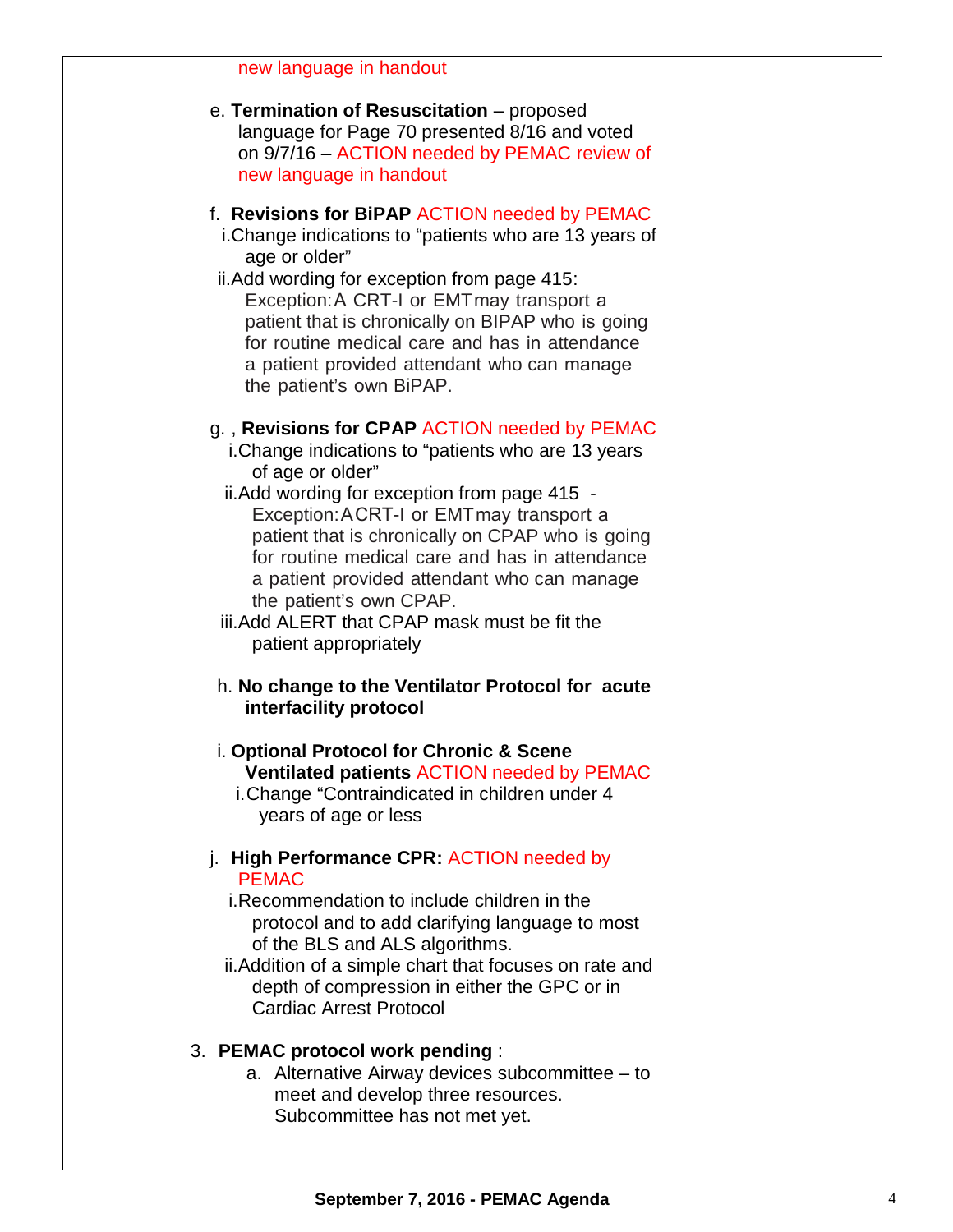|          | 4. 2016 Protocol changes - Evaluation plans<br>a. Sepsis protocol review plan<br>b. Region 3 Seizure treatment review<br>c. Pain Management and medication use<br>d. $2017 -$ if pelvic binder protocol is expanded to<br>pediatrics, Pediatric QIC will need to review<br>cases as they are identified in Quarterly<br>Reports<br>e. 2017 RSI Review will be at the February<br>2017 Pediatric QIC |                      |
|----------|-----------------------------------------------------------------------------------------------------------------------------------------------------------------------------------------------------------------------------------------------------------------------------------------------------------------------------------------------------------------------------------------------------|----------------------|
| 11:00 AM | <b>Family Centered Care Sub Committee</b>                                                                                                                                                                                                                                                                                                                                                           | Mary Ellen Wilson RN |
|          | 1. EMSC National FAN update - the new EIIC for<br>EMSC is working on a webpage and plan for the<br>national FAN council.<br>2. Right Care Awards $-2017$ form is posted                                                                                                                                                                                                                             |                      |
|          | 3. Panda Bear Mascot-FAN Panda                                                                                                                                                                                                                                                                                                                                                                      |                      |
|          | 4. 2016 Project (NEW): Curriculum for families to<br>become "Emergency Ready" is under revision<br>based upon summer feedback and will be piloted<br>this fall in Cecil County.                                                                                                                                                                                                                     |                      |
|          | 5. Distant Future plans - Capturing stories of Right<br>Care at conferences/ schools                                                                                                                                                                                                                                                                                                                |                      |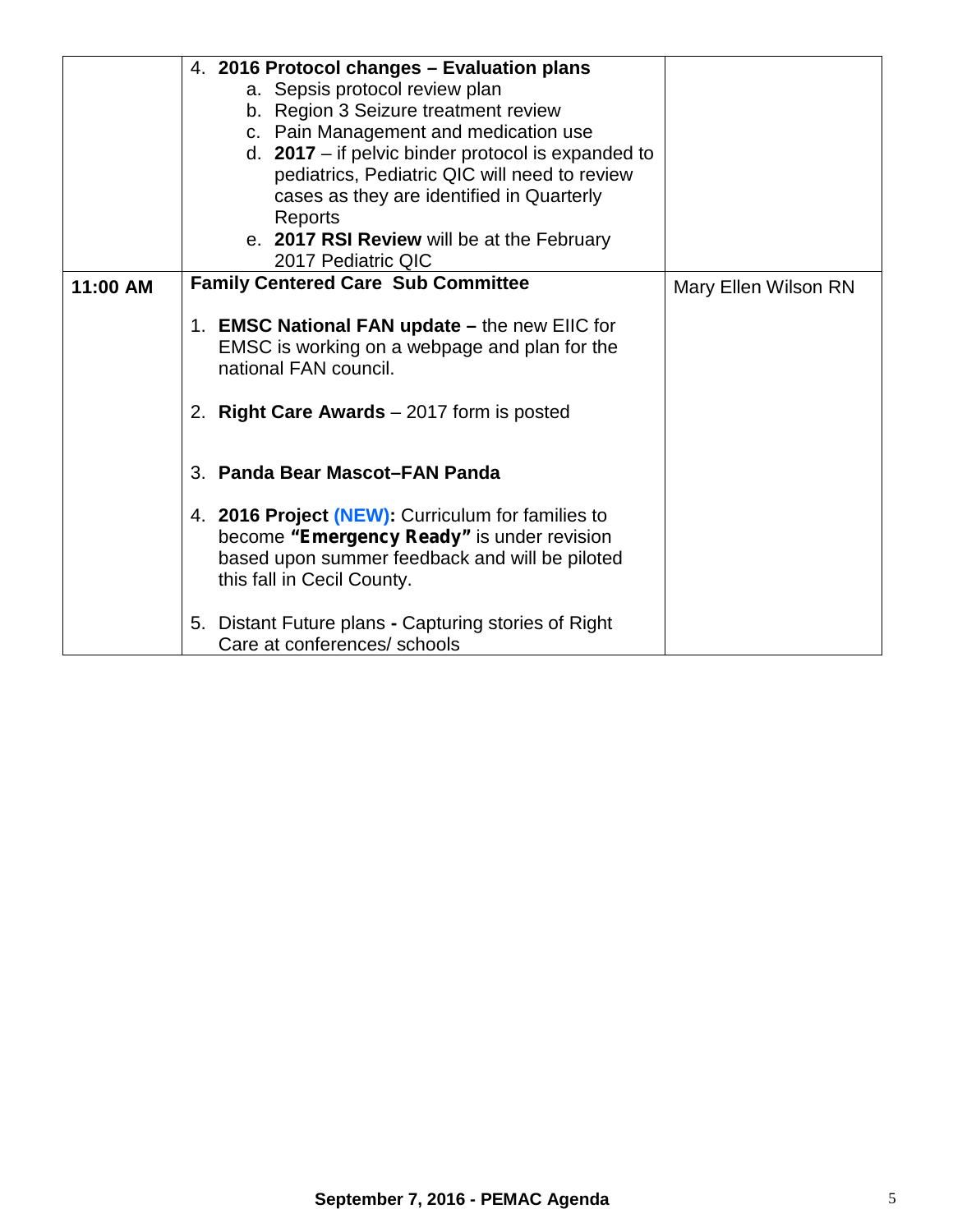| 11:15 | <b>Maryland Organizations &amp; Committees</b>                                                                                                                                                                                                                                                                                                                               |                                                                              |
|-------|------------------------------------------------------------------------------------------------------------------------------------------------------------------------------------------------------------------------------------------------------------------------------------------------------------------------------------------------------------------------------|------------------------------------------------------------------------------|
|       | <b>AAP Updates</b><br>> Maryland update - COPEM & COVIPP                                                                                                                                                                                                                                                                                                                     | Jen Anders MD/Rich<br>Lichenstein MD                                         |
|       | National update - COPEM<br>➤                                                                                                                                                                                                                                                                                                                                                 | Cyndy Wright Johnson<br><b>RN</b>                                            |
|       | <b>ACEP Updates - new website &amp; management</b><br>www.mdacep.org<br>$\triangleright$ Maryland update - EMS Committee<br>> Maryland's NEW - Pediatric Committee<br>$\triangleright$ National Updates                                                                                                                                                                      | Kathy Brown MD                                                               |
|       | <b>ENA Updates - www.mdena.org (NEW website live)</b><br>$\triangleright$ State report<br>$\triangleright$ Local updates<br>> Maryland ENA Regional Conferences<br>(www.mdena.org)<br>October 21, 2016 Barbara Proctor Conference<br>October 27, 2016 Metro Baltimore Conference<br>dates are set<br>$\triangleright$ CPEN Review Course has been requested in EMSC<br>grant | Barbara Ayd RN                                                               |
|       | <b>SCHOOL HEALTH Updates</b><br>$\triangleright$ School Health committee(s) update<br>> School Emergency Health Guidelines 2nd edition<br>(2016) featured as a display at the SHIP conference<br>and going out to the private schools this fall.                                                                                                                             | Laurel Moody RN                                                              |
|       | <b>Critical Care Updates</b><br>$\triangleright$ AACN<br>$\triangleright$ AAP                                                                                                                                                                                                                                                                                                | Liz Berg RN<br><b>Charlotte Glicksman</b><br><b>MD/ Jason Custer MD</b>      |
|       | <b>Commercial Ambulance Service Advisory</b><br><b>Committee (CASAC @ MIEMSS)</b><br>$\triangleright$ SCT subcommittee – workgroup on protocols<br>$\triangleright$ Neonatal subcommittee – work concluded for now                                                                                                                                                           | <b>Jill Dannenfelser RN</b>                                                  |
|       | <b>Jurisdictional Affairs Committee (JAC @ MIEMSS)</b><br>$\triangleright$ BLS<br><b>ALS</b><br><b>Instructors</b>                                                                                                                                                                                                                                                           | <b>Richard High EMT</b><br><b>Judy Micheliche NRP</b><br>Paul Massarelli NRP |